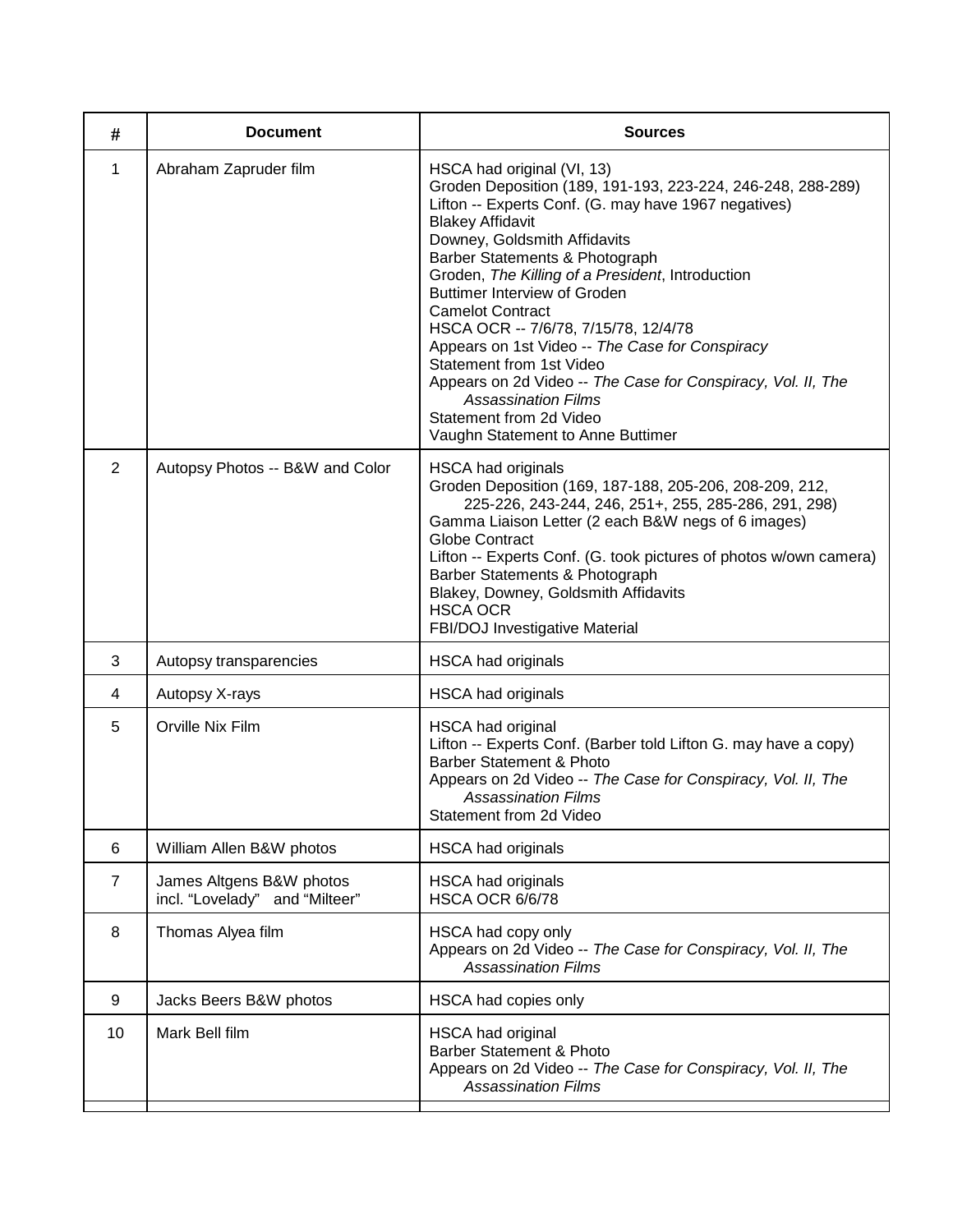| 11 | Hugh Betzner B&W photos       | HSCA had copies only                                                                                                                                   |
|----|-------------------------------|--------------------------------------------------------------------------------------------------------------------------------------------------------|
| 12 | Wilma Bond color photos       | <b>HSCA had originals</b>                                                                                                                              |
| 13 | Richard Bothun B&W photos     | <b>HSCA had originals</b>                                                                                                                              |
| 14 | Charles Bronson film          | Killing the Truth at 421<br>Appears on 2d Video -- The Case for Conspiracy, Vol. II, The<br><b>Assassination Films</b>                                 |
| 15 | Tom Cablack B&W photos        | HSCA had copies only                                                                                                                                   |
| 16 | Frank Cancellare B&W photos   | HSCA had copies only                                                                                                                                   |
| 17 | Malcolm Couch movie stills BW | HSCA had copies only<br>Appears on 2d Video -- The Case for Conspiracy, Vol. II, The<br><b>Assassination Films</b>                                     |
| 18 | Robert Croft color photos     | HSCA had copies only                                                                                                                                   |
| 19 | Jack Daniel film              | Appears on 2d Video -- The Case for Conspiracy, Vol. II, The<br><b>Assassination Films</b>                                                             |
| 20 | DCA film                      | <b>HSCA had original</b><br><b>HSCA OCR</b><br>Appears on 2d Video -- The Case for Conspiracy, Vol. II, The<br><b>Assassination Films</b>              |
| 21 | Tom Dillard B&W photos        | <b>HSCA had originals</b>                                                                                                                              |
| 22 | Elsie Dorman film             | <b>HSCA had original</b><br>Appears on 2d Video -- The Case for Conspiracy, Vol. II, The<br><b>Assassination Films</b>                                 |
| 23 | Robert Hughes film            | HSCA had original<br><b>Barber Statement &amp; Photo</b><br>Appears on 2d Video -- The Case for Conspiracy, Vol. II, The<br><b>Assassination Films</b> |
| 24 | Joe Laird B&W photos          | HSCA had copies only                                                                                                                                   |
| 25 | John Martin                   | Appears on 2d Video -- The Case for Conspiracy, Vol. II, The<br><b>Assassination Films</b>                                                             |
| 26 | Mary Moorman B&W photos       | <b>HSCA had originals</b><br><b>HSCA OCR 7/6/78</b>                                                                                                    |
| 27 | Marie Muchmore film           | <b>HSCA had original</b><br>Appears on 2d Video -- The Case for Conspiracy, Vol. II, The<br><b>Assassination Films</b>                                 |
| 28 | Jim Murray B&W photos         | HSCA had copies only                                                                                                                                   |
| 29 | Patsy Paschell film           | HSCA had copy only<br><b>Barber Statement &amp; Photo</b>                                                                                              |
| 30 | James Powell color photos     | <b>HSCA had originals</b><br><b>HSCA OCR 7/15/78</b>                                                                                                   |